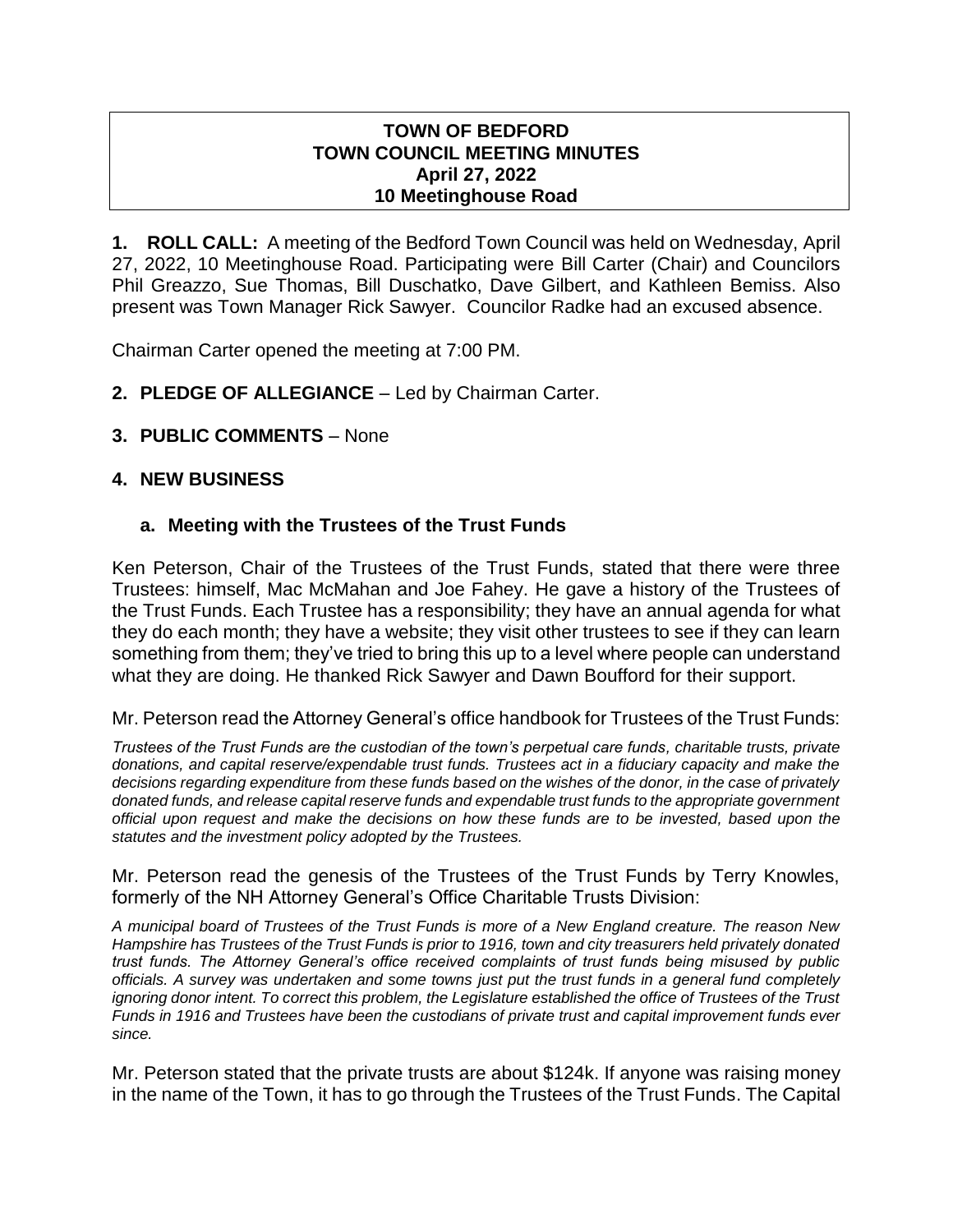Reserve Improvement Funds are a little over \$8.5m. They invest those with Citizen's Bank. Their private wealth part is now called Clarfeld Investment Advisors, and is a wholly owned subsidiary of Citizens. They invest only in high grade, high quality investment grade bonds. They have a maximum length of five years out that they buy something. They try and ladder; they buy things at one, two, three, four and five years and when one matures, they buy another one to keep the ladder going. Last calendar year they made a little over \$65k in income for the Town.

Mr. Peterson went over the items they got done in 2021: Updated their investment policy; continued their continuity folder; maintained communications with the Director of Finance and the Town Manager to ensure enough annual liquidity to meet the Town's needs; and met quarterly with their investment advisors. They have about 50 trusts that were created in the late 1800's and they don't have paperwork for. They looked to a motion of cy-près with the Town attorney to see if they could get the courts to declare them in a different fashion so they could spend the money, but they have to have a piece of paper to begin with before they can change that piece of paper. Next year he is going to propose legislation through the the Senate and the House, because this was a State wide problem.

Charlie Nason, Clarfeld Citizens Bank, part of the private wealth division, has been at Clarfeld for six years and in the investment management field for 30 years. Mr. Nason stated that Clarfeld Citizens manages about \$8.5m for the Town. The vast majority of that are Capital Reserve Funds. Those investments were all in fixed income. The Town owns 34 individual bonds. They buy all high quality bonds and stagger the maturities. The Capital Reserve Funds as of the end of first quarter of 2022 were down 2.7%. The benchmark which they are judged against was down 3.5%. Those were marked market losses; they're not realized losses. The bonds would all mature at par, so there would never be a capital loss on the bonds. They try to shield the Town the best they can while complying with the investment policy statement that's crafted by the Trustees and agreed to by Citizens Bank and that's how they manage the money. The broadest measure of interest rates in the US is the Barclays Aggregate Bond Index, which was down 5.7% in the first quarter. It was the worst quarter for bonds since September of 1980. It's been a very difficult investing environment, but they've done what they can to shield the Town to make sure that they are managing both the returns and the risk. They do that in the Capital Reserve Fund by keeping maturities short, making sure they are all high credit quality instruments, in compliance with IPS and it mimics the benchmark index. In addition to the Capital Reserve Funds, they also manage the trust funds at about \$125k. Those funds are invested in both equities and fixed income. It's a smaller pool of money, so they are invested in low cost mutual funds or low cost exchange traded funds. That portion of the portfolio was also down in the first quarter minus 5.6% versus minus 5.5% for the benchmark. They have been able to shield the Town on the larger part of Capital Reserve outperforming by about 80 basis points over the first quarter; 80 basis points on \$8m helps. It's still negative, but it helps.

Mr. Peterson emphasized that although the theoretical value of their investments is down, it makes no difference. It's a snapshot in time; they are unrealized losses. Nothing was going to be sold; they are not going to be sold at a loss. They were going to come to par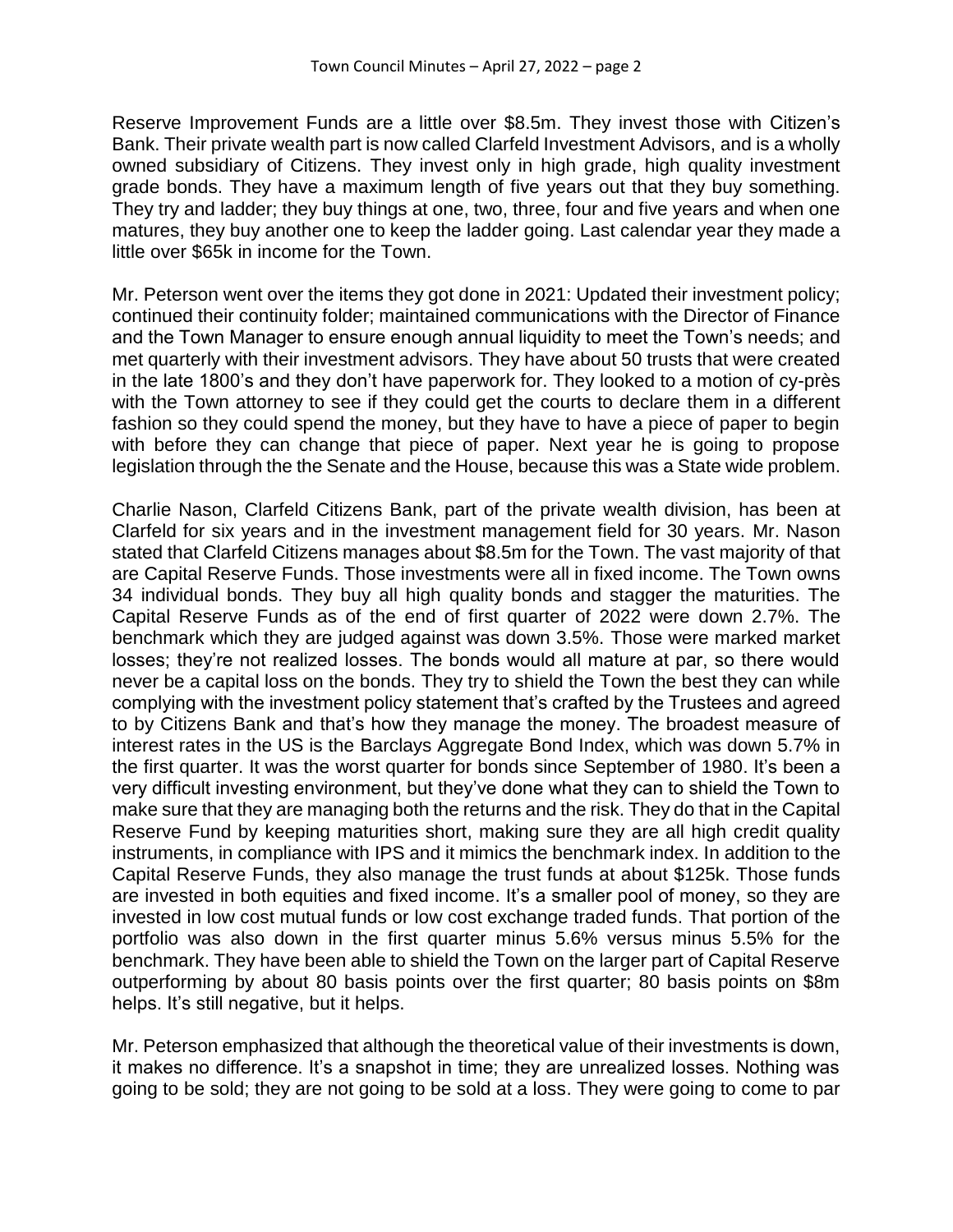and they will get all of the money at the end of that. Councilor Duschatko stated that that's only true of the reserve funds. Mr. Peterson stated that was correct. The trust funds, by law, have to be invested more aggressively. Councilor Duschatko thought they should look at the overall yield. He wasn't aware of a benchmark index, interest rate index. Mr. Nason stated that there is an index. The yield maturity of the portfolio right now is 2.76%. The interest rate of the benchmark is about 2.5%, so they've been able to get a little bit more yield. Councilor Greazzo wanted to know if they were saying that issues with the market was a result of inflation. Mr. Nason responded yes and explained.

# **b. Update from State PFAS Commission**

Chris Bandazian, 19 Greeley Hill Road, PFAS Commission, stated that the State announced a settlement with Saint Gobain. He explained the map on the screen. The red area was the consent decree area where Saint Gobain took responsibility for testing and remediation of drinking water that was contaminated according to State standards. Throughout that entire area, there are yellow triangles indicating exceedances throughout that red area. The area that is addressed specifically in the settlement agreement is the dark red area with no explanation for the omission of those other properties in that region. The Legislative study commission has a meeting on May 13<sup>th</sup> and he may receive some explanation then. He also has an environmental subcommittee meeting May 6<sup>th</sup> and he may have more information. In the proposal, Litchfield and Merrimack have gotten water line extensions. In Bedford, the proposal was not to extend any water lines. There were a handful of connections to existing lines. The proposal was for the majority to get point of entry treatment systems (POET). He would have liked water line extensions. The proposal with regard to POET is vague in terms of testing of the systems. The proposal was for Saint Gobain or its agents to be responsible for annual maintenance, which may mean one or more visits to a property for upkeep on the equipment and then there is testing, because they are relieved of an obligation if for three consecutive years test results fall below State standards. The agreement is silent as to what happens with that annual testing; whose responsibility it falls on. Presumably it would be Saint Gobain, but it's silent on that. Presumably while they are performing operation and maintenance, they would have incentive to do annual testing, because they have an opportunity to get out of it. It is silent on what happens if they stop providing operation and maintenance. There was a big gap in terms of annual testing. There is movement to get people off of bottled water in those areas and some people might be happy with those point of entry systems, but they are not ideal in his view. It would require some intrusiveness for homeowners who have those systems on an annual basis. There would be more formalities in getting this approved. They would have to go to court to get it approved as part of a modification of the consent decree. They would hope to see more news about the whole area in the consent decree that has omitted from the plan.

Councilor Duschatko referred to the yellow markers on the map. Mr. Sawyer stated that those were the 15 properties that would be getting water line connections. Everything to the west of Liberty Hill Road was left out. Councilor Duschatko pointed out that the yellow marks indicated substandard and Mr. Sawyer responded yes. He didn't think there was a reason why they would be treated differently than the rest of the consent decree area.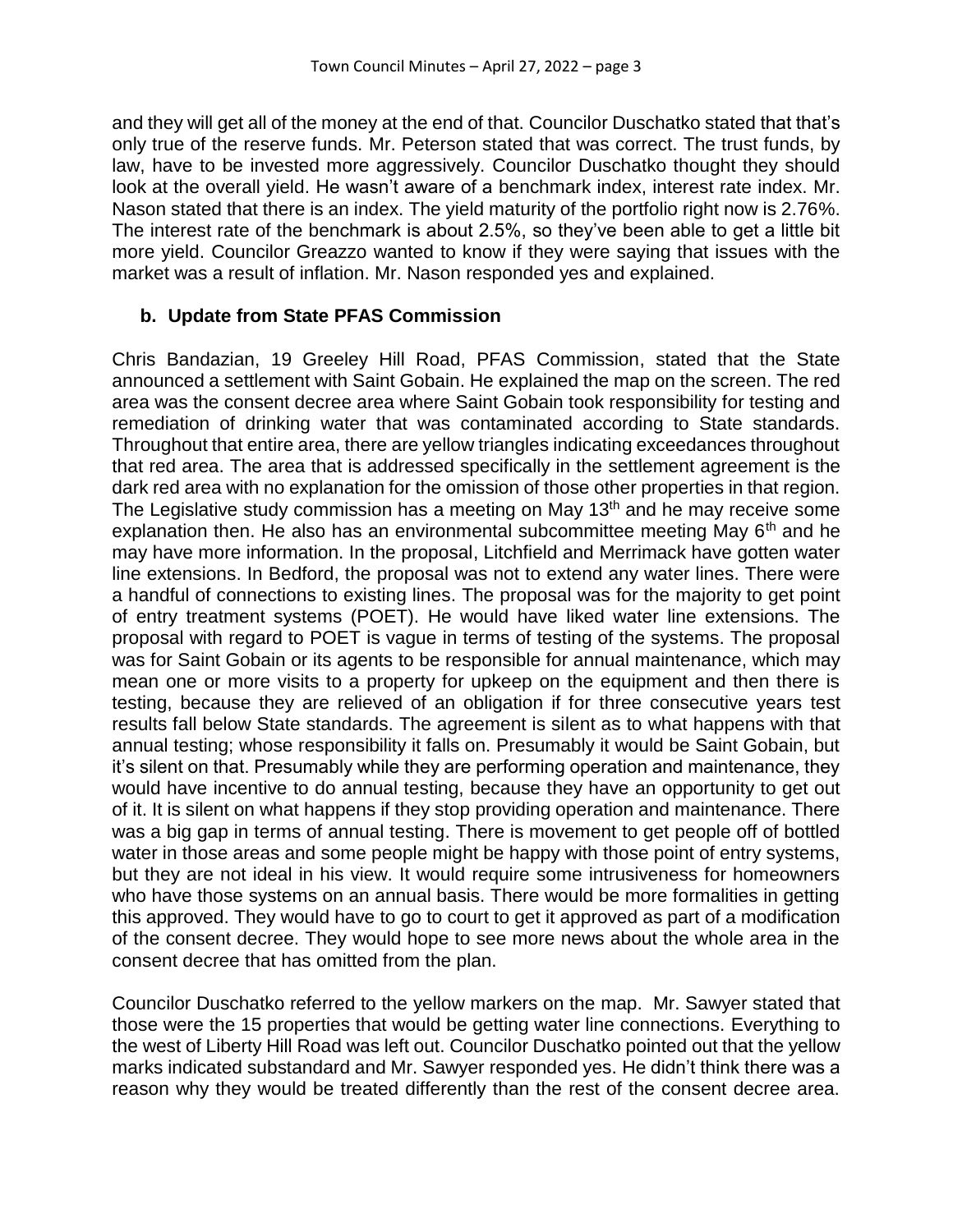Councilor Duschatko wanted to know what they do as a community to get some relief on that ridiculous type of settlement that had been trumpeted by the DES and Saint Gobain. They can't leave out half of the area. Mr. Sawyer stated that the agreement gives Saint Gobain until April 30<sup>th</sup> to come up with a proposal for the rest of the consent decree area. He thought it would be more treatment systems. Councilor Duschatko stated that he wasn't just referring to water line extensions; he was referring to any solution. Mr. Sawyer stated that he couldn't give an answer as to why the State would allow an answer for a portion of the entire area. Councilor Duschatko wanted to know if his advice was to wait a week and then figure out what to do. Mr. Sawyer thought they needed to wait and hear what the solution was for the entire area. He encouraged anyone who had concerns with the solution that was given or the lack of a solution for the rest of the area, to attend the virtual meeting on May  $4<sup>th</sup>$  at 6:30 PM. You register for that on the DES website. There is a link under 'News' on the Town website. They will simulcast it on BCTV Channel 16, but you can't interact. If you want to be able to ask questions or submit questions, you need to be logged in and part of the virtual meeting. He's hoping for a lot more information to come out on May  $4<sup>th</sup>$  and hopefully for DES to explain why they have made the decisions they've made. For the first phase of this, the State said that treatment systems weren't an acceptable long-term solution and required water line extension down Back River Road. He didn't know why that changed, but thought it needed to be explained to the public.

Councilor Duschatko was concerned that those that weren't part of the announcement were going to get the same story and it would be another two or three years before they deal with it. He was asking for advice or people's feelings about what they do about it. It's clearly not in the best interest of anybody. It's not fair and not acceptable.

Chairman Carter stated that he, Phil, Kathleen, Rick, and Chris met prior to the meeting discussing this and trying to put together what their next steps should be. They gave a list of points that Rick has to research so they have more information before they come in front of the whole Council to ask about what they were going to be doing.

Councilor Duschatko stated that there was an announcement by the EPA in Wisconsin and their standard is 70/ppt. He wanted to know if everything changes because one state decides to do this and another state does that. They weren't doing anything in NH until somebody woke up to the fact that Vermont said it was 12. He thought it was time for the populous that are led by the Council and its leaders and the representatives that are elected to do something. They shouldn't wait for answers; they should demand answers. Put this thing forward so they can get some resolution to a clear problem that wasn't getting better, but getting worse every single day. Chairman Carter stated that that's why they were looking towards what legal decisions they need to go for. Councilor Duschatko stated that it's not only a legal decision; it's a political decision.

Councilor Thomas wanted to know why Bedford wasn't getting their water lines extended while Merrimack and Litchfield were. That was something that she thought as a town they needed to know. Saint Gobain is down the block from Bedford, so she wanted to know why they weren't going to public water, which would be the better solution.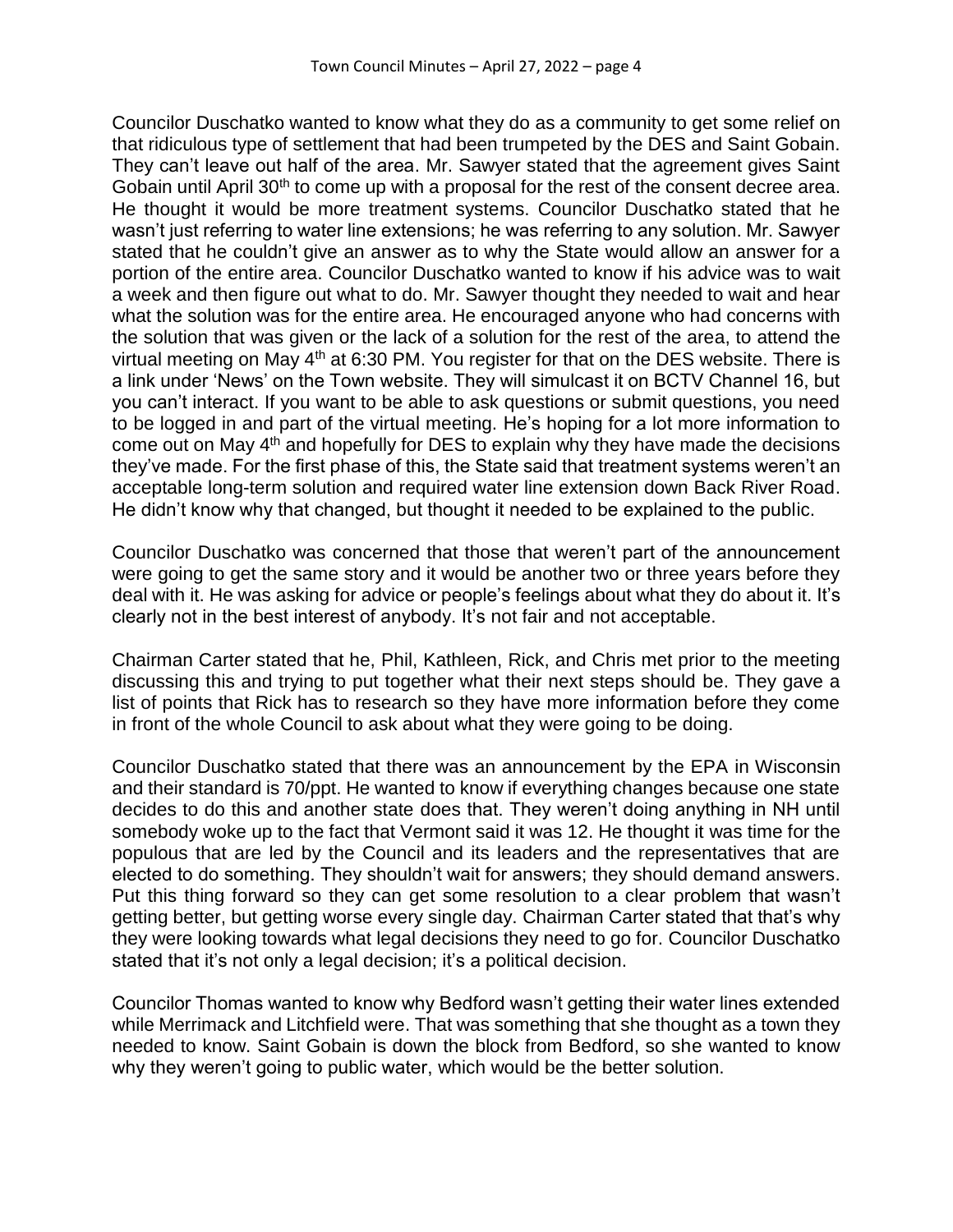Mr. Bandazian stated that some of it is ledge, and that Bedford was difficult and expensive to put water lines in, but that didn't explain Sebbins Pond Road, which was about as easy a location to extend a water line as they could hope for. If that was the principle being applied to why Merrimack and Litchfield were getting water line extensions, they would see it on Sebbins Pond Road. Councilor Duschatko stated that billions of dollars was spent to clean up the rivers and Bedford had a drinking supply that they can't drink.

Chairman Carter stated that they put a list together that Rick has that they discussed that would be ready for their next Town Council meeting if not before.

# **c. Discussion on the Library parking lot expansion project**

Mr. Sawyer went through a PowerPoint presentation explaining the history of the parking lot and where they were today.

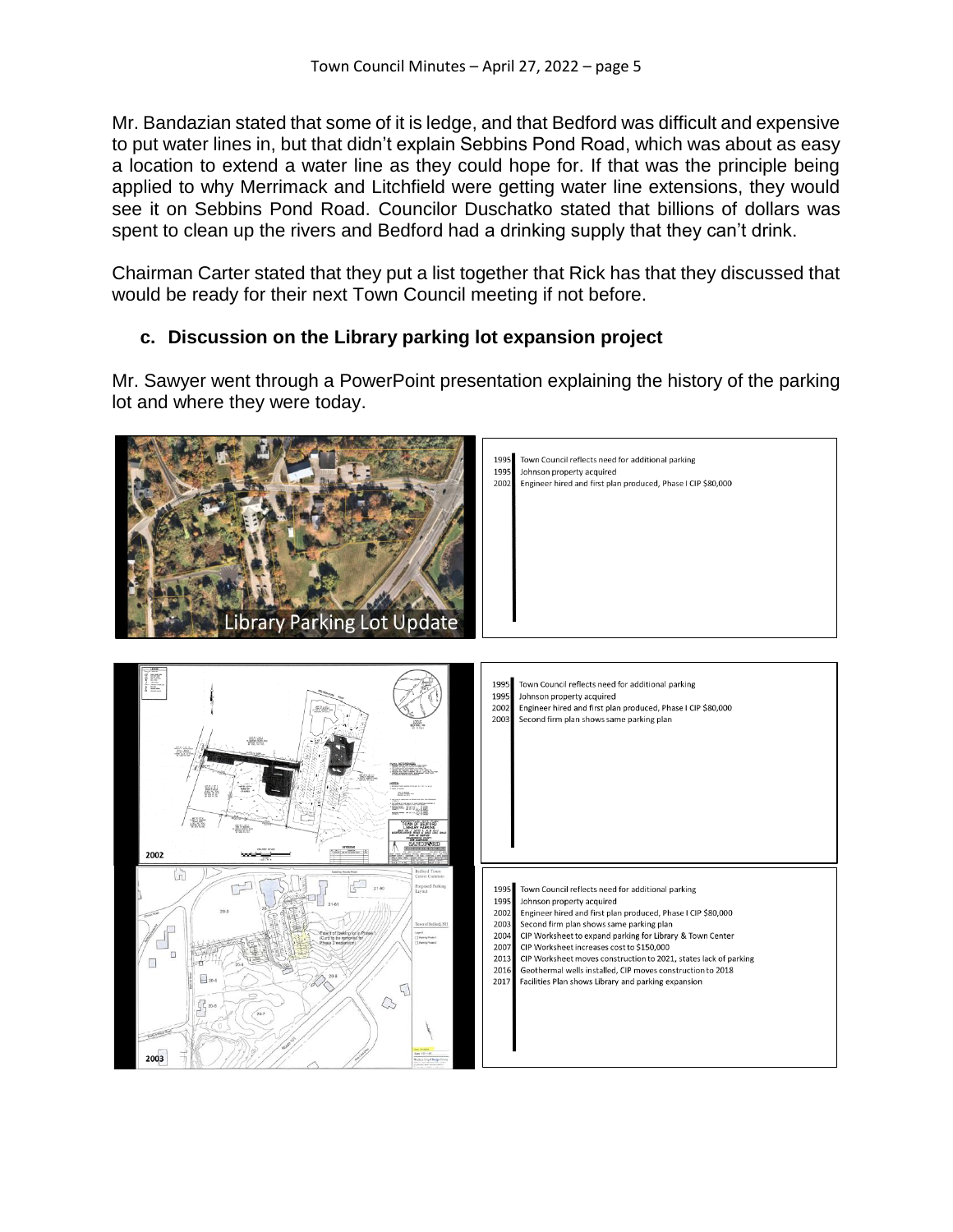

Pam VanArdsdale, 23 Church Road, Chair of the Library Trustees, stated that she remembered the discussions about the parking and how it's always been an issue. She told the abutters that were present that they've been heard and the Library Trustees took it upon themselves to hire a landscape architect and they were committed to the aesthetics of the parking lot. They are moving forward in a better direction. She stated that they are trying to work with the abutters, and the abutters need to work with them.

CONCEPTUAL<br>NDSCAPE PLAN

TLT\_

Miriam Johnson, Library Director, stated that they have been trying to articulate their experience. Most of them have been there from 12-16 years; that's the average for their management team. Part of their mission at the Library was to provide a meeting space for the residents of Bedford. She thought after the last two years people were seeking community and a place to gather. There had definitely been expression from people who had regularly met at the Library, to her, that when their members or the organizations that they are part of nationally recommend meeting more in person that they have every intent to do that. They would be back to the levels that they were and running into the parking issues that they have. She thought that Mr. Sawyer did an excellent job of summarizing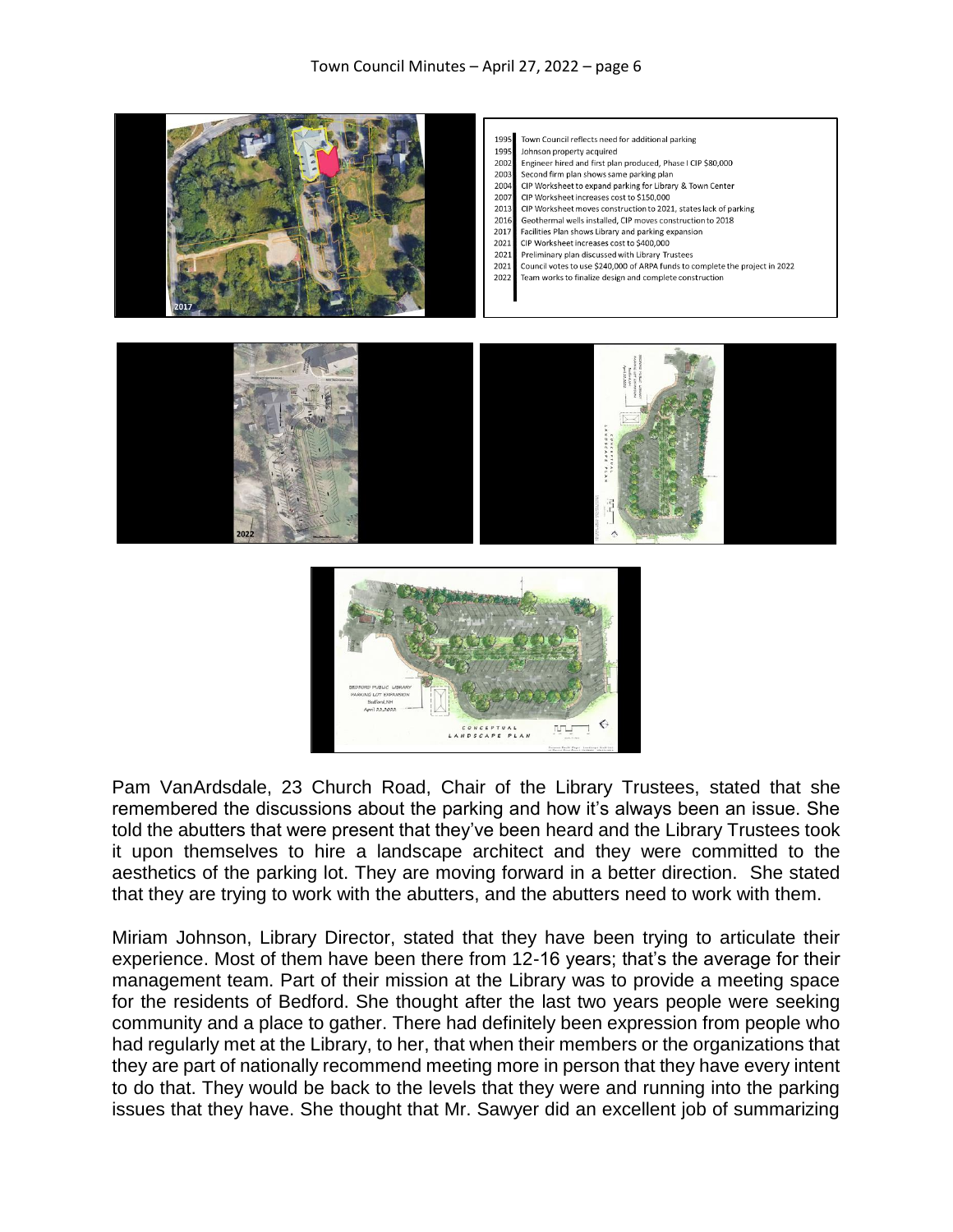the history of the plan for the expansion and summarized some of the statistics. What the statistics don't say is what doesn't happen, because they are limited in parking. It the meetings that they can't have, because she needs to leave space for people who were coming to Library programs, transact, study, etc. Just looking at the parking as this much for this meeting and this much for that meeting; they have to account for the flow during the day, which varies. She told a story about having two children's events going on in the afternoon and a six year old girl came in alone. They inquired and she told that her mom couldn't find parking, she was dropped off, because she had a 15 minute slot with the dog. They were not at full capacity and it doesn't happen every day, but there were times of day when upstairs all the tables were full, because the high school kids come in.

Councilor Bemiss stated that she reviewed the documentation. She thought the 1990 documentation was interesting, because the quote was 'I wish we had the Johnson property', but there was no data. Since the HDC meeting, the question was 'where's the data'; like how many times in a month has the front lot, the back lot and the overflow by the park been full. Ms. Johnson stated that she doesn't watch the cameras 24 hours a day. She has a job to do and can't have somebody out there watching. She could have gone out and taken pictures numerous times when this lot was full or that lot was near capacity, but she can't answer that. Councilor Bemiss stated that coming from a business world, if she wants to do something she needs numbers to support and she didn't feel like they had those numbers. They've been asking for them. She stated that this had been going on since 2000 and wanted to know why it hadn't been pushed forward sooner. She apologized to the Council, because this came up before she was on. She would want more information and when the Library expansion was planned. That was mentioned in the facilities plan; the Library expansion and increasing the parking. She thought they were putting one step before the other and didn't know if that was the right way to do it. She thought there were ways to solve the parking issue. They could have a shuttle for events and meeting schedules. They could use the money to expand on Stevens-Buswell. She thought there were better ways to use this money than to put it towards parking.

Councilor Greazzo wanted to know if the money that was approved or earmarked in November was required to be used on this, if there was a deadline to use it, and could it be used in other areas. Mr. Sawyer stated that they could reallocate it. They've had some preliminary engineering, but they have Capital Reserve funds that could cover those costs, but without the ARPA funds this project wouldn't move forward. The Council allotted half of the ARPA funds that had been received, and they have additional funds coming this year that could be allotted for projects. If they pulled back this money, it could be allotted to other projects if that's what they choose to do.

Councilor Greazzo wanted to know if the size of the parking lot proposed would be full or would there be empty spaces and it wouldn't need it to be this large. Ms. Johnson stated that it wasn't just for the Library; they view it as a Town center. Many of them witnessed what the center of Town could look like pre-pandemic. She spends a lot of time in the Town center and has for years. She's not going to say it would be full constantly. Saturdays and Sundays can be very busy when they have events on the weekends. Look at their hourly traffic on Saturdays and Sundays and Sundays now exceed Saturdays.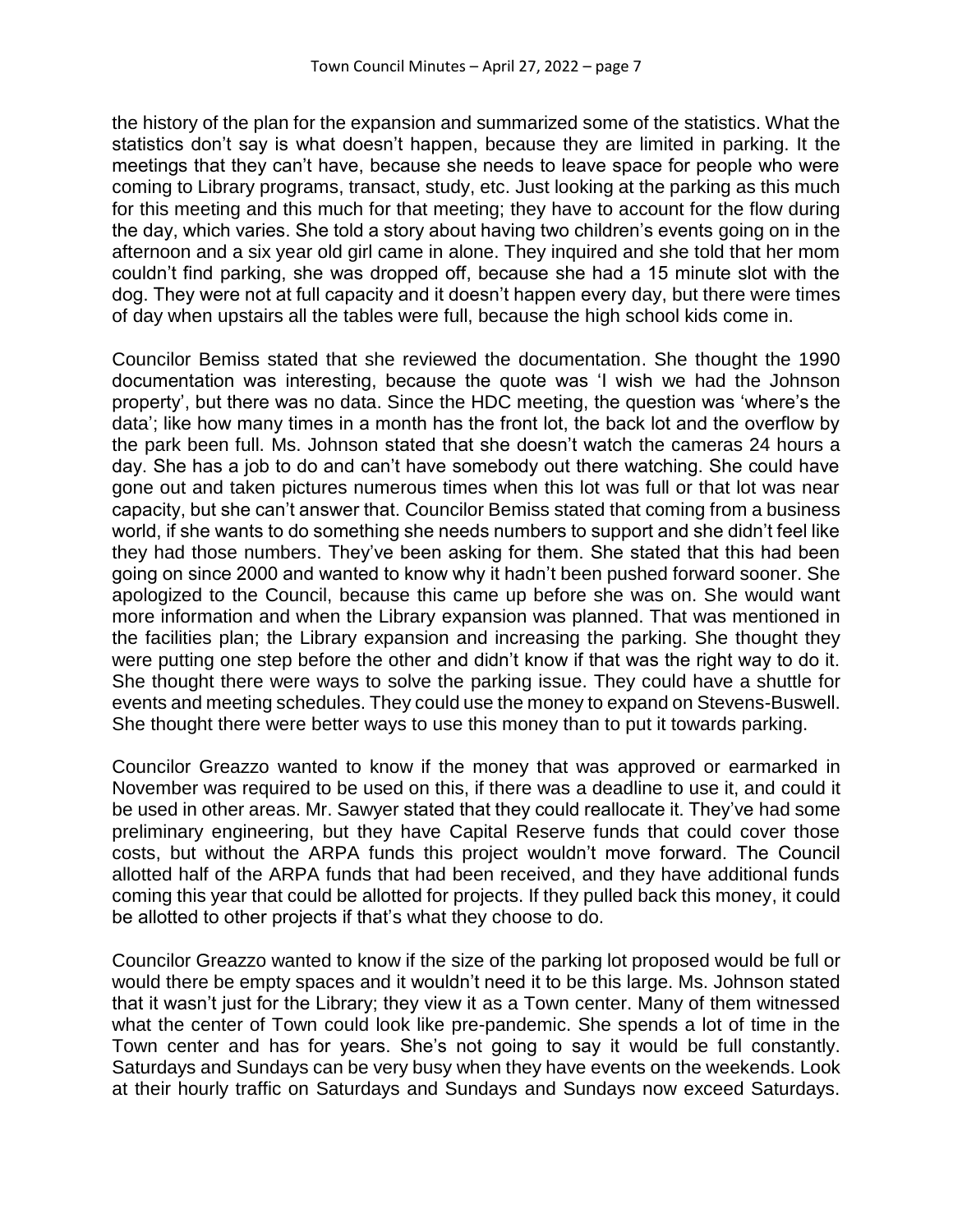They haven't had events on those days, because people who come to transact and can only come on the weekends can't be there. They recognize that there were people in Town who can't take advantage of their weekday programs and they've been making an effort to have more programs on the weekends so they could come with their children.

Nicholas Vestrelli (sp), 69 Bedford Center Road, thought what Councilor Bemiss said was correct. It wasn't a need, just if the Library in the future might want to do extension of the parking. He looked at all the documents and he was able to find some data in the annual Town reports. The Library publishes the number of visitors it had. In 2009 and 2010, it had 153k visitors. In 2019, it had \$133k, 20k fewer. This wasn't an isolated event. In 2018, they had 124k. There has been a constant decline in attendance. He thought the use of the Library had changed and using the Library in a different way. The same with the children's summer program. There was a 25% decrease from 2009 to 2019 in attendance. When he hears that they couldn't find parking, there's no data. The data that he finds is a very different story. He thought the Stevens-Buswell was going to relieve the congested area by relieving meetings, so they would have less worry about being too busy. He hadn't seen a time when the all the parking lots were full. They were using \$240k of the ARPA money, which was 10% of what Bedford received and thought that was a lot to just dedicate to a parking lot. He thought they could use it in more impactful ways. The issue, could be resolved in a more cost effective way. He suggested coordinating with the different buildings and they could find the time where they could have their meeting.

Elaine Tefft, 7 Meetinghouse Road, wanted to know if all of the gray on the map was asphalt and Mr. Sawyer replied yes. Ms. Tefft thought that was a lot of gray asphalt that was poisoning the land; it smells and it's destroying the environment. She found the blueprints when they did the fire station and all of the gorgeous landscaping that was going to be done. She can't find it anywhere outside, but she still has the landscaping map blueprint. She thought they needed to be environmentally conscience and make use of what they've got. They've got the Stevens-Buswell and they need money. They've got Town parking and the whole Town parking lot was available when the Town was not in session. They need to limit who gets to use Town Hall and the Town facilities. They've got an \$85m high school with meeting rooms and they've got other schools with meeting rooms. People are using the Library differently. She uses it a lot, but she has kept an eye on that lot and it's never been full. She wanted to know where the green was for the children to play on, the green picnic area; where was the green? She didn't think it was well thought out. It was a way of spending money. Just because they have the money, doesn't mean they have to spend it. They don't need that parking. They need green space and the fresh air it produces. She asked that they reconsider. If they've got a scheduling problem, no more out of town people can rent the place. She was appalled that she wasn't notified as an abutter when they started this project. As an abutter she should have been notified when they were starting to do this. She found out accidently. She thought they should give the money to the Stevens-Buswell School; they could really use it.

Moe Redmond, 81 Bedford Center Road, stated that she was respectful of the Library and loves what it stands for and what it does. In this case, she didn't think if they build it they will come. Just because there's parking doesn't mean that people will come in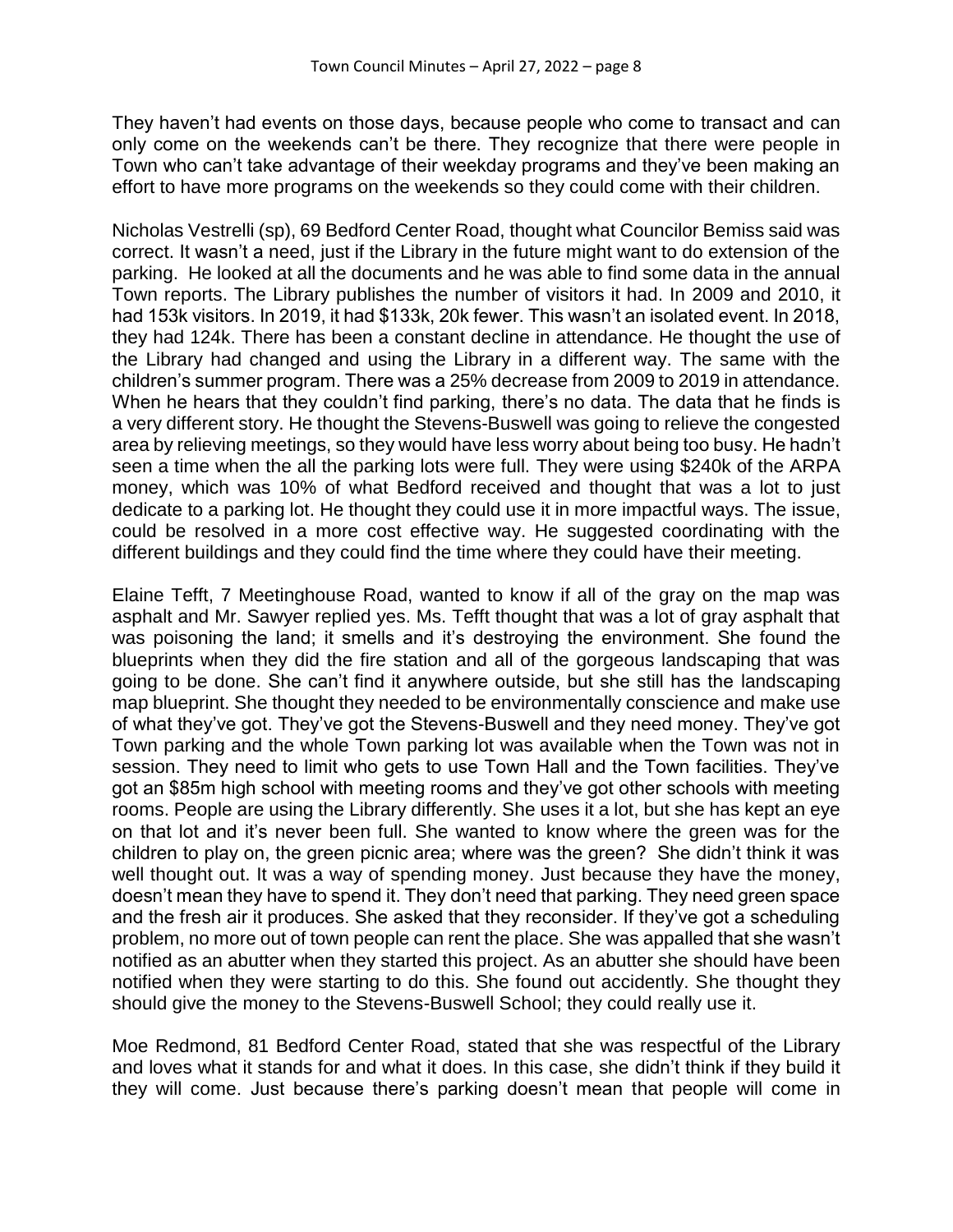droves. She thought it would stand empty. Once they put asphalt all over that green; there's no getting it back. She suggested they expand where the tent was, make a playground, and make people want to come. If they do, then they can see where people should park. She believed that people didn't want to park farther away. She didn't think there was ever no parking; they don't want to walk a little bit farther. She thought it should be looked at again. She appreciates everything the Library does and supports the Library, but there was just too much black there. It's ugly and they live in historic downtown Bedford for a reason. They love their old homes, they have home pride, they take care of their land, and they expect the land around the Library to be taken care of as well.

David Clark, 62 Bedford Center Road, mentioned that someone that couldn't attend had sent in a letter and didn't know if that wasn't going to be read for the record or not. Chairman Carter stated that they received many emails and letters, but he's not going to read them into the record. They have received emails both for and against this. Mr. Clark wanted to know if he could hand the letter to someone who doesn't plan to talk and have them read it. Mr. Sawyer stated that the Council had a policy that emails had to be read by the person who sent them. Mr. Clark thanked Ms. VanArsdale for the landscape rendering. He had a problem with the number of spaces. He's been closely watching and visiting the parking lot at the Library and not once has the parking lot been more than 50% full. He walks every day and is in there all the time. At the last meeting somebody mentioned the children's programs that go on there and there was one there today from 10 am – 12 pm. He walked down at 11 am and counted 41 free spaces. If you add the 17 spaces at the gazebo and that makes 58 open spaces during a children's program; a time that they've been told it's a kids program, it's busy and they don't have room. Once greenspace is paved, it's gone. The Town owns the Johnson property and should they need more parking in the future, it's there. He came up with 12 additional spaces if they take the ugly white pines out they can get four more spaces in each one of those. There's a light post where they could get three or four more spaces as well. That's an extra 30 spaces if they add those 12 to that 18 at the gazebo. At the last meeting, somebody mentioned the Craftworkers Guild and he's only seen two cars parked there. Factoring that in was a weak argument. He stated that they were hearing about the BCTV parking lot overflows and how it goes into the parking lot. At the last meeting of the Town Council, there were 8 empty spaces. As they were leaving there were people leaving a meeting at BCTV and there was plenty of parking for both events at BCTV. Tonight, he counted 24 empty spaces, so overflow to the Library was not needed. Same thing goes with the supposed conflicts at Town Hall. He didn't see the problem there. He knows there were metrics for the number of parking spaces for commercial types of buildings, but these buildings don't fit retail or other parking uses. Many Library visitors were returning books, dropping kids off to study, and that counts as a visit. There is a difference between a five minute visit and a two hour stay at an office complex and other professional building. There was a difference between need and want. The Library and the engineering department were pushing to spend \$400k on a parking lot. He wanted to know if they as a Town needed something that would be 95% empty 95% of the time. He didn't think so. He thought they should spend the ARPA money on the Stevens-Buswell Community Center for the elderly or some other capital project. Don't just spend it to spend it. Also, an enlarged parking lot would require an enlarged budget to keep it plowed, landscaped,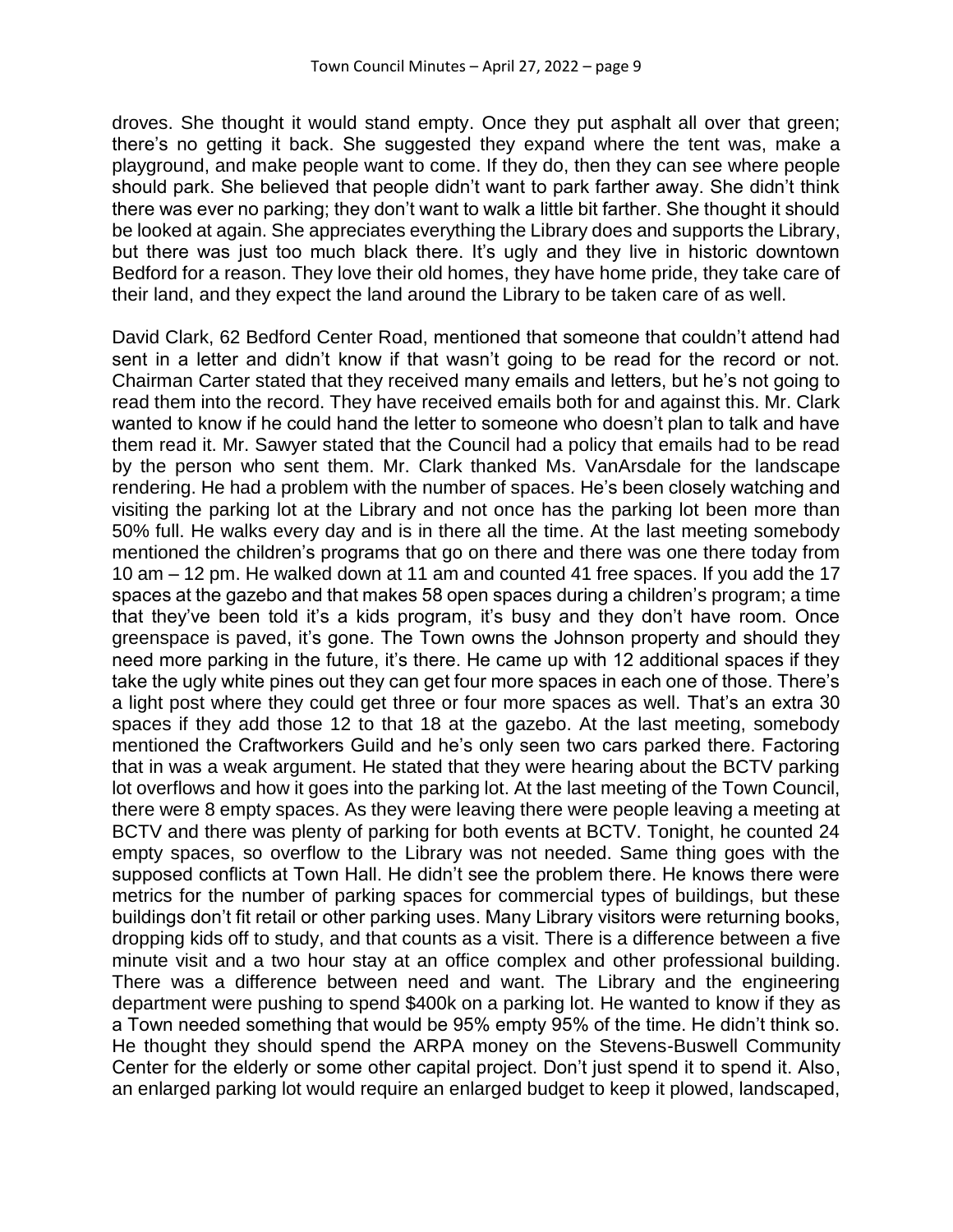lit, striped, and maintained. That meant raising taxes. Mr. Foote said that in the last two meetings that he was in with him, that it would require extra funding. He was tired of having his taxes raised every year after year after year.

Chris Bandazian, 16 Greeley Hill Road, stated that he felt he had some institutional memory and knowledge that he could share with the Council and the public having been on the Town Council for 13 out of the last 18 years, and on the Zoning Board and Planning Board for 30 years and being married to the Library Director who was a Library employee for 22 years. The reason they don't see traffic and parking impacts more often was because the Library staff and Recreation Director engage in strategies to suppress use of the building. Primarily, the use of the McAllister Room had been curtailed during the daytime. That happened about 10 years ago. At the time, there was not enough room for patrons to park and utilize the Library if during the day the McAllister Room was used. The McAllister Room holds about 100 people. First adult community organization use of the McAllister Room was terminated. That was not enough so they had to terminate community children organization use during the day. For most of that time it's been a successful strategy. However, when Jane O'Brien uses Town Hall, particular in the summer when she does outside events where inclement weather would require them to be moved indoors, there were often conflicts. They aren't going to see metrics, because there has been a successful strategy for a decade to suppress the use of that building. The Townspeople raised, on their own, 20% of the cost of that building to use it and they were imploring strategies to not use it. This Historical Society donated money for the Town Hall to put in period storm windows. The Bedford Off Broadway organization donated money to rewire it. The Town Council funded putting in a new floor a couple of years ago. Now they were exercising strategies not to use those buildings and they were paying Town staff to spend time to communicate with each other. Of course there are electronic meeting rooms, but they had to be controlled very carefully. Self-scheduling would be a nightmare. His point was the reason they don't see conflicts every day was because successful strategies had been employed to avoid it. As anybody who has been on the Planning Board on a busy meeting night knows, you go to BCTV and pull into the parking lot and there are no spaces. You have to back out onto Meetinghouse Road during commuting hours, circle the Library parking lot a couple of times, and as he has, he ended up in front of Mr. Clark's house along with some other people parking down Bedford Center Road, which wasn't a particularly safe place to park. There most certainly was need. If they want to spend staff time and taxpayer money finding strategies not to use buildings they could certainly do that. He didn't think that's what the community wanted when they donated money to build the Library and improve the Town Hall.

Councilor Bemiss wanted to know if they needed to make a decision or make a motion. Chairman Carter stated that there was no recommendation. Councilor Thomas stated that they already voted on it. Councilor Bemiss wanted to know who voted on it. She didn't vote. Councilor Thomas stated that Councilor Bemiss wasn't on the Council. Councilor Bemiss wanted to know if there was an option to put a hold on this at this point. She stated that Rick said that there was an option to explore that. Mr. Sawyer stated that if the Council intends to pull back that money they need to know sooner rather than later. They put the engineering on the project on hold until tonight's meeting based on the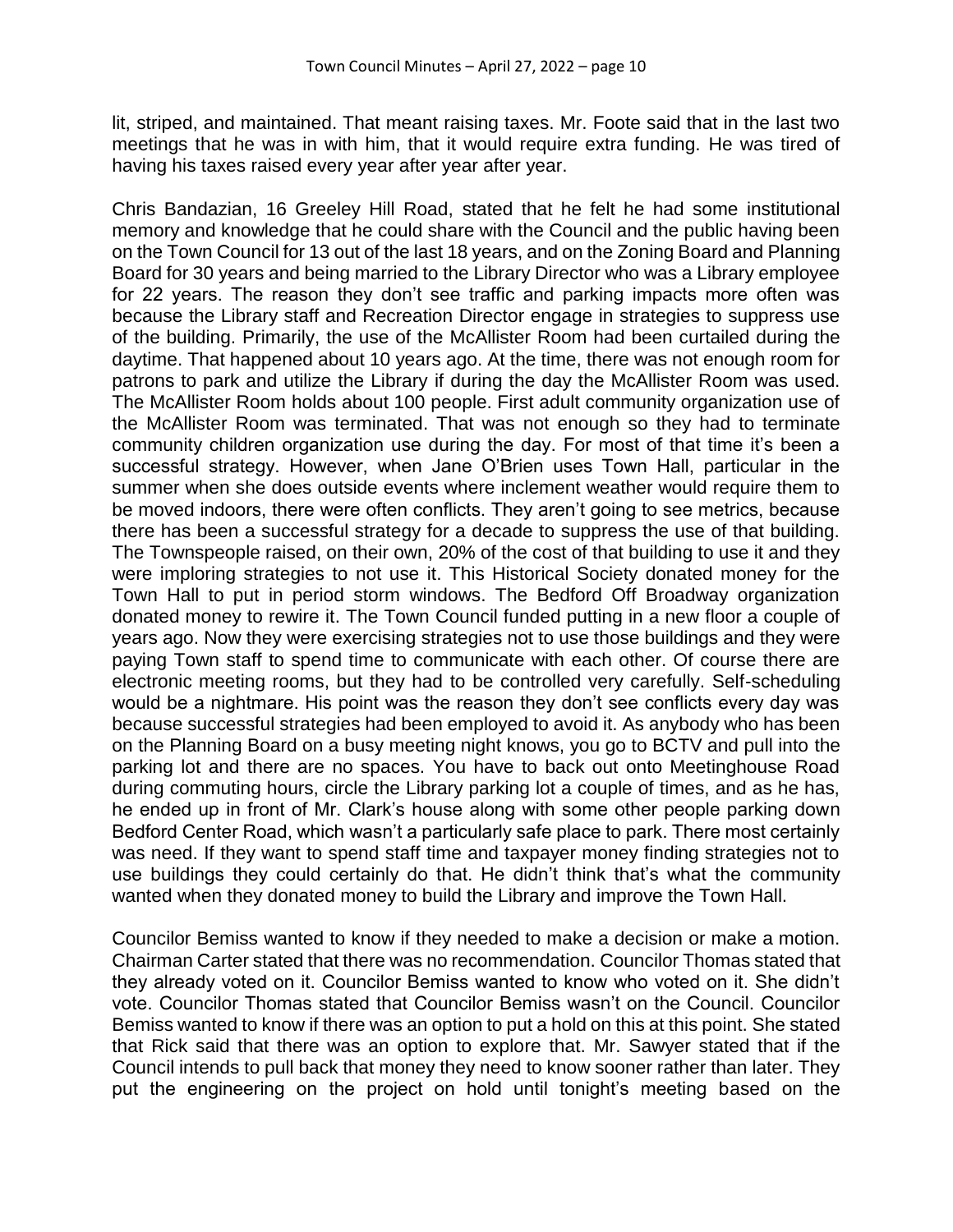conversations from two weeks ago. The intention was to move forward with the Library Trustees who were the representatives of the property and would continue to work with Public Works on a final design. Councilor Bemiss stated that as a new Councilor they all might not like her, but she would like to make a motion.

### **MOTION by Councilor Bemis that the Town Council put this on hold and spend the money in a more fruitful way.**

Councilor Greazzo wanted Councilor Bemiss to clarify her motion. He didn't think she could make it so vague.

> **MOTION by Councilor Bemiss that the Bedford Town Council pull back the money from this parking lot project and use the ARPA funds on something else that the Town needs like the Fire Station and the Police Station or Public Works.**

**There was no second on the motion, so the motion fails.**

## **d. Request to release a sewer easement on Lot 35-3-1 on South River Road by South River Road Ventures, LLC**

Mr. Sawyer explained that the release of a sewer easement on Lot 35-3-1 was requested in order to allow the construction of an electric auto dealership. The Planning Board approved the project with a condition that requires the release of the sewer easement. DPW has no objection to the release. The easement they would be releasing was highlighted on the map shown on the screen. It was put in place a number of years ago to allow the possible future extension of sewer out to South River Road and as noted by the DPW, the sewer had been provided in an alternative arrangement. Councilor Duschatko stated that the Planning Board didn't have a problem with it.

> **MOTION by Councilor Thomas that the Bedford Town Council approve the release of the sewer easement on Lot 35-3-1 as requested by South River Road Ventures, LLC and authorize the Town Manager to execute any necessary documentation with the condition that any recording fees be paid by the applicant. Seconded by Councilor Duschatko. Vote taken – Motion Passed – 6-0.**

# **e. Appointments to Boards/Committees/Commissions**

| <b>Planning Board</b>             |                          |           |                          |                   |  |  |
|-----------------------------------|--------------------------|-----------|--------------------------|-------------------|--|--|
| <b>Matthew Sullivan</b>           | $\overline{\phantom{0}}$ | Regular   | $\overline{\phantom{a}}$ | Term expires 2025 |  |  |
| Steven Clough                     | -                        | Regular   | $\blacksquare$           | Term expires 2025 |  |  |
| John Nelson                       | -                        | Alternate | $\blacksquare$           | Term expires 2025 |  |  |
| <b>Zoning Board of Adjustment</b> |                          |           |                          |                   |  |  |
| Alex Kellermann                   |                          | Regular   | $\blacksquare$           | Term expires 2025 |  |  |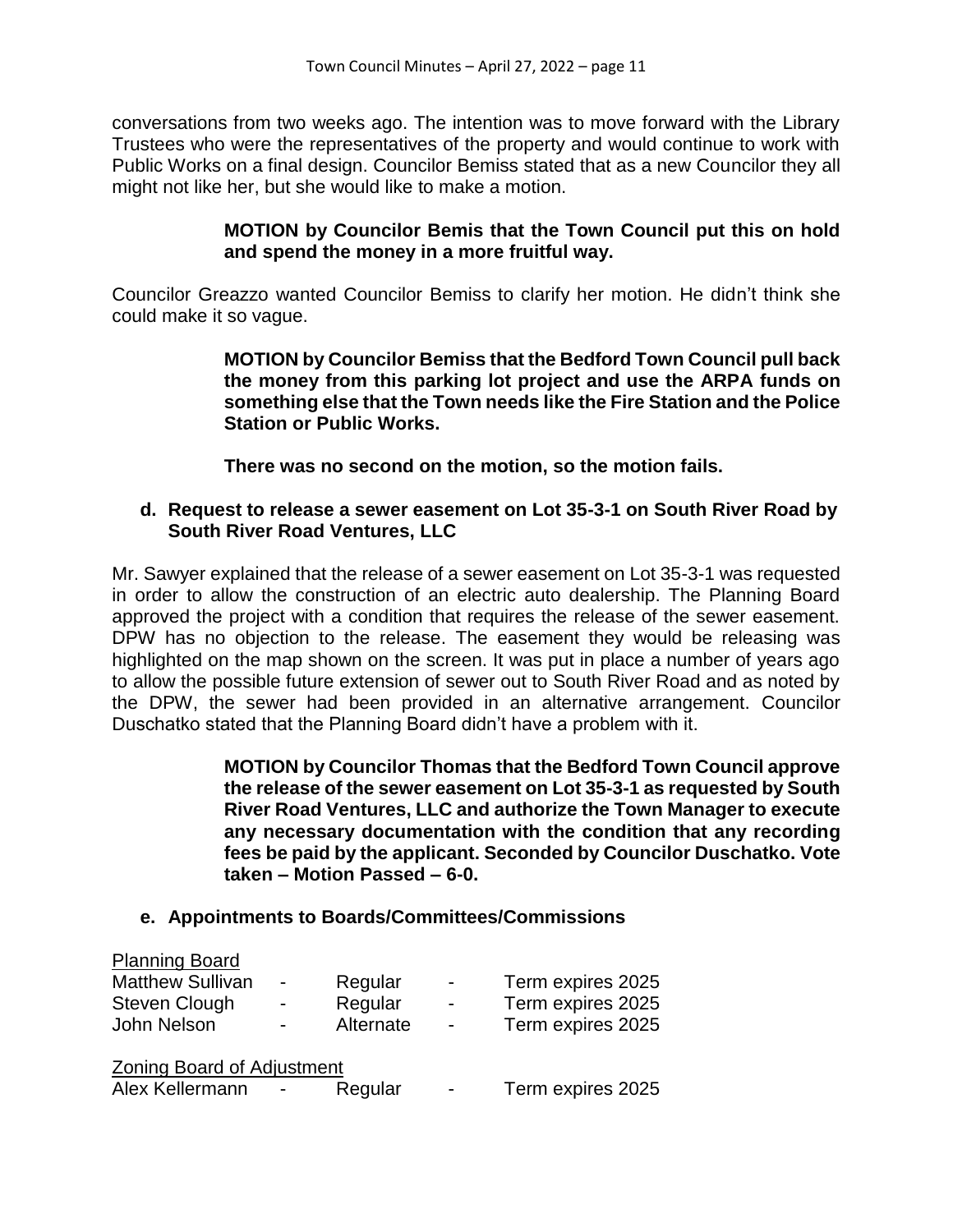| Dave Gilbert | $\overline{\phantom{0}}$ | Regular   | $\overline{\phantom{0}}$ | Term expires 2025 |
|--------------|--------------------------|-----------|--------------------------|-------------------|
| Sue Thomas   | $\overline{\phantom{0}}$ | Alternate | $\overline{\phantom{0}}$ | Term expires 2025 |

Chairman Carter stated that there was anyone interested in joining the Zoning Board, there is an alternate vacancy that expires in 202.

| Kelly Tope     | $\sim$ | Regular   | $\blacksquare$ | Term expires 2025 |
|----------------|--------|-----------|----------------|-------------------|
| Melissa Salmon | $\sim$ | Alternate | $\sim$         | Term expires 2025 |
| Michael Strand | $\sim$ | Alternate | $\sim$         | Term expires 2023 |

Chairman Carter stated that they had no one for the Historic District Commission. They were looking for two regular and two alternates if anyone was interested. Councilor Greazzo stated that a few of the applicants said they would be willing to serve on other boards and Chairman Carter stated that he reached out to them and didn't have any interest. Councilor Bemiss wondered if people knew that they didn't have to live in the historic district. Chairman Carter thought they could put it on BCTV and they were stating it now. They had a bunch of people there tonight that live in the historic district. Councilor Greazzo stated that they know their names and addresses and they should contact them. Mr. Sawyer stated that the Planning Department sent a letter to everyone in the historic district asking them to participate and nobody came forward.

#### Conservation Commission

| Julie Donovan         | $\sim$           | Regular   | $\overline{\phantom{a}}$ | Term expires 2025 |
|-----------------------|------------------|-----------|--------------------------|-------------------|
| <b>Peter Sullivan</b> | $\sim$           | Alternate | $\overline{\phantom{a}}$ | Term expires 2025 |
| <b>Grant Killian</b>  | $\sim$ 100 $\mu$ | Alternate | $\sim$                   | Term expires 2024 |

Chairman Carter stated that there is an alternate vacancy that expires in 2023.

#### Energy Commission

| Chris Bandazian           | $\blacksquare$ | Term expires 2025 |
|---------------------------|----------------|-------------------|
| <b>Andrew Gillis</b>      | -              | Term expires 2025 |
| <b>Charles Nettleship</b> | $\sim$         | Term expires 2025 |

Water & Sewer Advisory Committee Scott Bourcier - Term expires 2025

| <b>Highway Safety Committee</b> |           |                   |
|---------------------------------|-----------|-------------------|
| <b>Theodore Kitsis</b>          | Alternate | Term expires 2025 |

|  | <b>BCTV-WBNH Board</b> |
|--|------------------------|
|  |                        |

| <b>Richard Rawlings</b> |                          | Term expires 2025 |
|-------------------------|--------------------------|-------------------|
| Loren Foxx              | -                        | Term expires 2025 |
| Ed Bordeleau            | $\blacksquare$           | Term expires 2025 |
| Denise Ricciardi        | $\overline{\phantom{0}}$ | Term expires 2023 |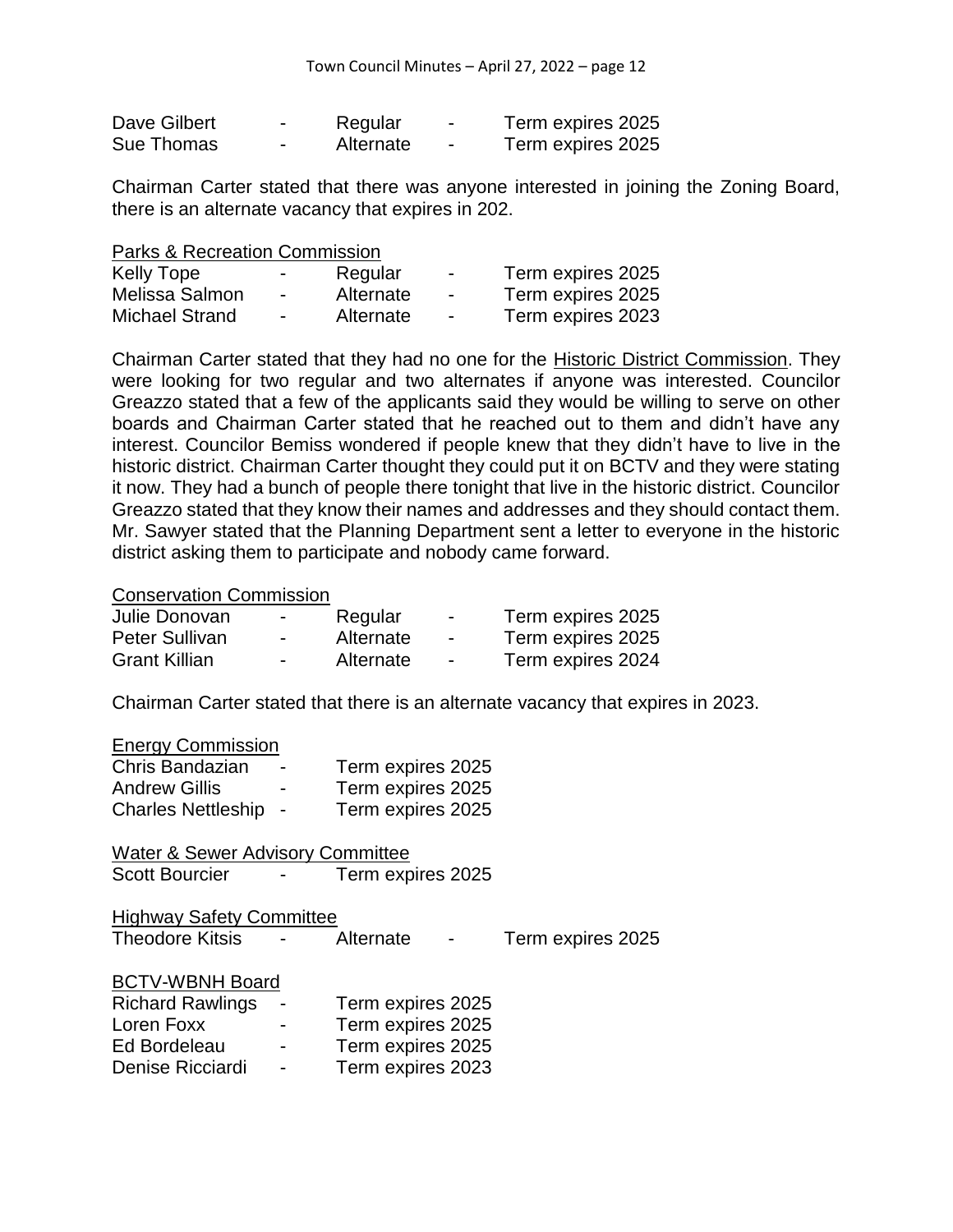Cemetery Trustees Denise Ricciardi - Term expires 2025

Chairman Carter stated that they had no one for Town Treasurer. Councilor Bemiss wanted to know what that role looked like. Mr. Sawyer stated that predominately it was advisory to the Finance Director. It's the signature on all of the Town checks. In most recent years the treasurer has helped invest funds that the Trustless don't have. It's not a heavy lift job at all. There was a little more work to do when bonding takes place.

PFAS Commission Michael Strand

Library Trustee Alternate Catherine Rombeau - Term expires 2023 Lee Joyce **- Term expires 2023** 

Mr. Sawyer pointed out that the appointment of Mr. Strand to the PFAS Commission wasn't n in the hands of the Council. It's their recommendation and then it's the Senate president or the House Chair that needs to make that appointment, but that nomination would be forwarded to them.

> **MOTION by Chairman Carter that the Bedford Town Council move the slate of appointments as mentioned. Seconded by Councilor Thomas. Vote taken – Motion Passed – 6-0.**

**f. Other New Business** – None

### **5. OLD BUSINESS**

- **a. Other Old Business** None
- **6. APPROVAL OF MINUTES**
	- **a. Interview Minutes – April 13, 2022**

**MOTION by Councilor Duschatko that the Bedford Town Council approve the minutes of the April 13, 2022 Interviews. Seconded by Councilor Thomas. Vote taken – Motion Passed – 6-0.**

**b. Public Session – April 13, 2022**

**MOTION by Councilor Duschatko that the Bedford Town Council approve the minutes of the April 13, 2022 Public Session. Seconded by Councilor Thomas. Vote taken – Motion Passed – 6-0.**

### **7. TOWN MANAGER REPORT**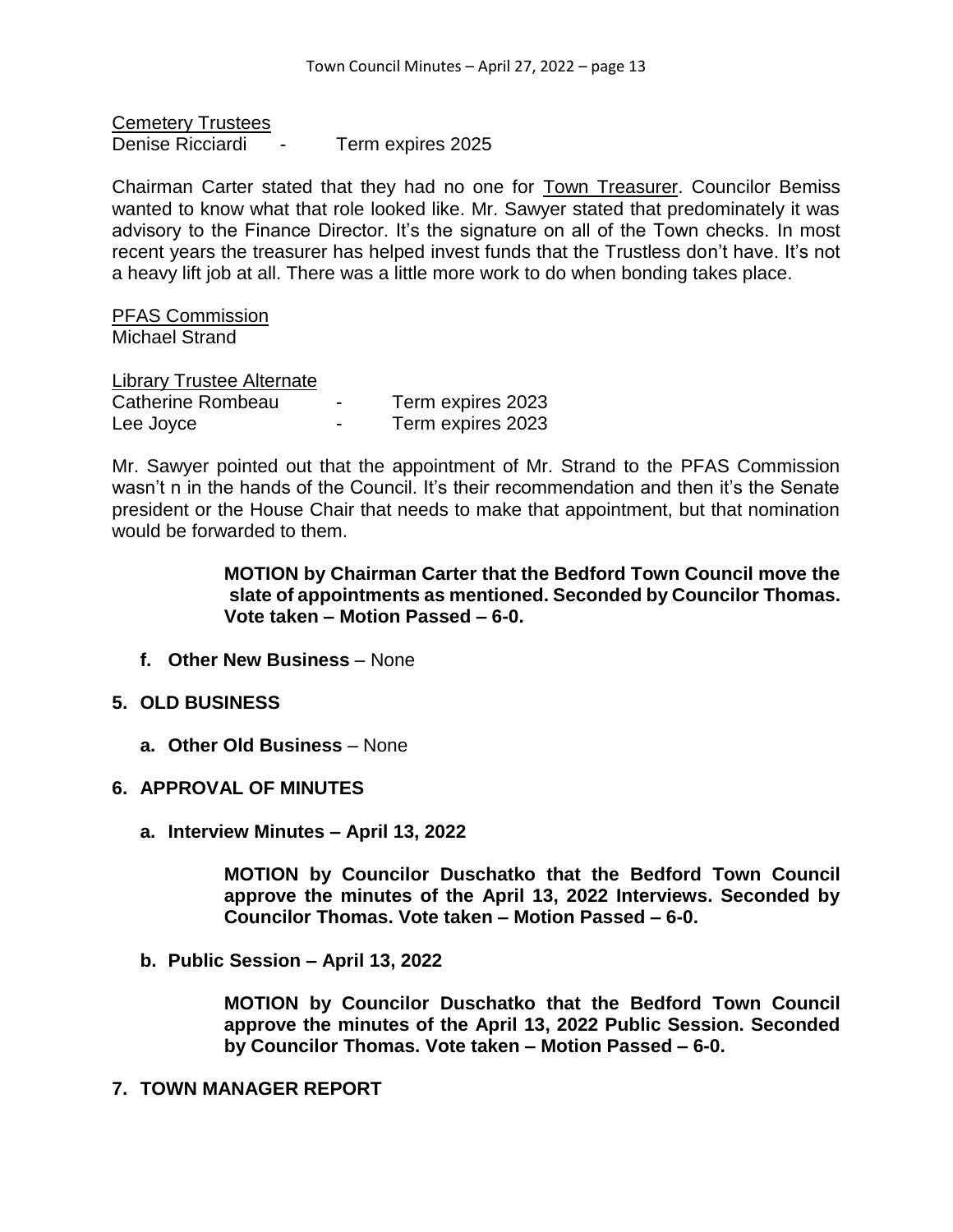- 1) PFAS Contamination NHDES will hold a virtual public information meeting on May 4<sup>th</sup> at 6:30 PM. See the Town or DES website for the link to register in advance. It will also be simulcast on BCTV Channel 16. He showed a map and stated that the shaded area was known as the Saint Gobain consent decree area. The meeting is to talk to anyone south and east of Route 101. What's been announced so far was a solution for the darker red shaded area that was providing 181 treatment systems. This was part of the announcement that the State released as to their agreement with Saint Gobain to provide mediation for the people who have been on bottled water. The people in the area bordered by Liberty Hill Road on the west side and County Road to the north. If you are south of County Road and east of Liberty Hill Road, the State announced a solution for you if you have exceedance of PFAS about the State threshold. If you had your water tested and it's below the State standard, they were not proposing any treatment. Showing a map of the whole Saint Gobain area, which pointed out that there were 15 water line connections as part of that announcement. Those were for properties that front on a water line. Everybody else in the rest of the consent decree area there are no water line extensions proposed at this time. There is no solution proposed currently for the area west of Liberty Hill Road or north of County Road. Saint Gobain has until the end of the month to submit a proposed solution for the remainder of the properties.
- 2) Please respond to any requests for well testing received from Golder Associates, Nobis Group, or State of NH.
- 3) Dogs Licenses must be obtained from the Town Clerk by April  $30<sup>th</sup>$  each year.
- 4) April 30 National Prescription Drug Takeback Day, Safety Complex, 10 AM 2 PM.
- 5) The Cinco de Miles 5K road race will take place on Sunday, May 1st 9:00-11:00 AM starting at the High School and ending at the Little League Complex. Traffic on Nashua Road, County Road, Liberty Hill Road, Meetinghouse Road, Mayflower Drive, Edinburgh Drive, and Gault Road will be impacted and motorists are encourage to seek alternate routes during the race.
- 6) Work on new traffic patterns at the High School has been completed.
- 7) Clean Up Bedford Day On April  $16<sup>th</sup>$ , collected 2,040 pounds of trash from our roadways. Thank-you to Town Council Chairman Bill Carter for spearheading the program and to all the many volunteers.
- 8) Registration for Camp Witzel summer camp and other summer camp programs are now open and information is available through the Recreation page of the Town Website.
- 9) May 8 Bedford Library Closed for Mother's Day.
- 10)May 15 Cinema Sunday, "Rear Window", 1:30-4:30 PM, Bedford Library. Please register in advance on the Library website.
- 11)May 22 The Bedford PTG Color Blast Fun Run at the High School, 9:30 AM.
- 12)May 29 Police Department Bicycle Rodeo at the High School, 10:00 Noon
- 13)May 29 Memorial Day Parade, 1 PM, Bedford High School to McKelvie Intermediate School via County Road with a theme of "Freedom through Unity". The sponsors of the parade were still looking for people to join in. There is a form available on the Recreation website. He encouraged people to sign up and be part of the parade or come out and watch. The Men's Club would be cooking at the end of the parade.
- 14)May 29 Bedford Library Closed for Memorial Day.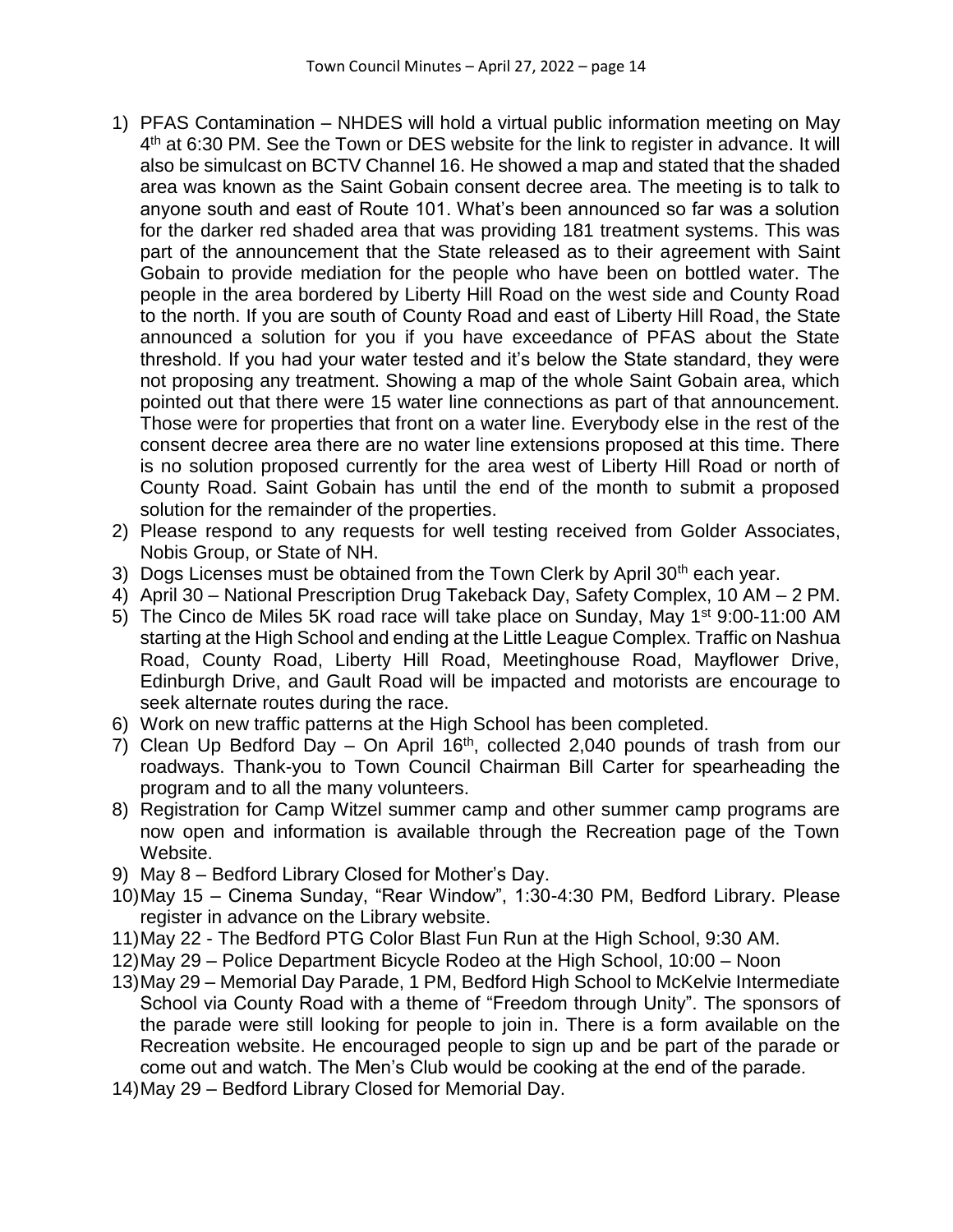- 15)May 30 Bedford Town Offices, Library, Transfer Station, & BCTV Closed for Memorial Day.
- 16)June 4 Bedford High School Graduation, 10 AM.
- 17)June 25 Household Hazardous Waste Day, 8:30 AM 3 PM, Highway Garage, 19 Chubbuck Road.
- 18)June 25 The 100th Anniversary of the formation of the Bedford Fire Department is being celebrated with a traditional muster.

# **8. COUNCILOR COMMENTS AND COMMITTEE UPDATES**

Councilor Gilbert stated that the Zoning Board met and approved two applications and denied two applications over three hours. The EJFH was having a craft fair this Sunday, 9am – 3pm.

Councilor Greazzo stated that Councilor Bemiss and he were not there when they voted for the Library parking lot. He understands her frustration given all the calls and emails they received about this. He wanted to support her motion, but it was too broad. If it was more of a tabling motion or putting this on hold for some more information, but they've already voted on it. He wanted to know how it wound up on the agenda. Mr. Sawyer stated that he was asked to provide an update to the Council based on those questions. Chairman Carter stated that it came through Historic District to also. Councilor Bemiss stated that she asked for it to be on the agenda. Councilor Greazzo wanted to clarify that there was not action, because the action was already taken. The only action they could take now would be to hold the project and he didn't think the majority was interested in holding the project since they were the ones who voted for it in the previous year. Chairman Carter thought that was correct. Councilor Greazzo thought there was some balance that could be found with the folks in the neighborhood and the project. Since the Library was considering expanding, he would like to see what their plans were for when they plan to expand. He's been there for meetings when there has been no parking. The traffic flow was an issue. Incorporating the lot for the common looked like a good strategy. Noticing the map and noticing the lot that was going to be developed, there is a driveway that leads out to Route 101 and wanted to know why that wasn't being utilized to direct traffic out that way rather than back onto Meetinghouse Road alleviating some congestion. He shared Councilor Bemiss' concerns that the Council decided and they weren't part of the discussion, but he thought there were facets to look at it. The Highway Safety Committee met to discuss a blind driveway and approved that sign.

Councilor Duschatko stated that part of the history that didn't come out, because probably not too many people know it. When he met with Miriam for the Library budget, they discussed a number of things. One was the fact that they needed furniture, which was a \$25k expenditure. There was also an expenditure of \$80k in the CIP for the parking lot. He was aware that they had close to \$1.2m of ARPA money. He thought it was an appropriate use of those funds to finish a project that had been on the books for almost 20 years, which was the parking lot. He was first made aware of the parking lot problems when he served as an informal alternate to the Library Trustees in 2012 through 2014. He had many of the same questions that Councilor Bemiss brought up on data. He had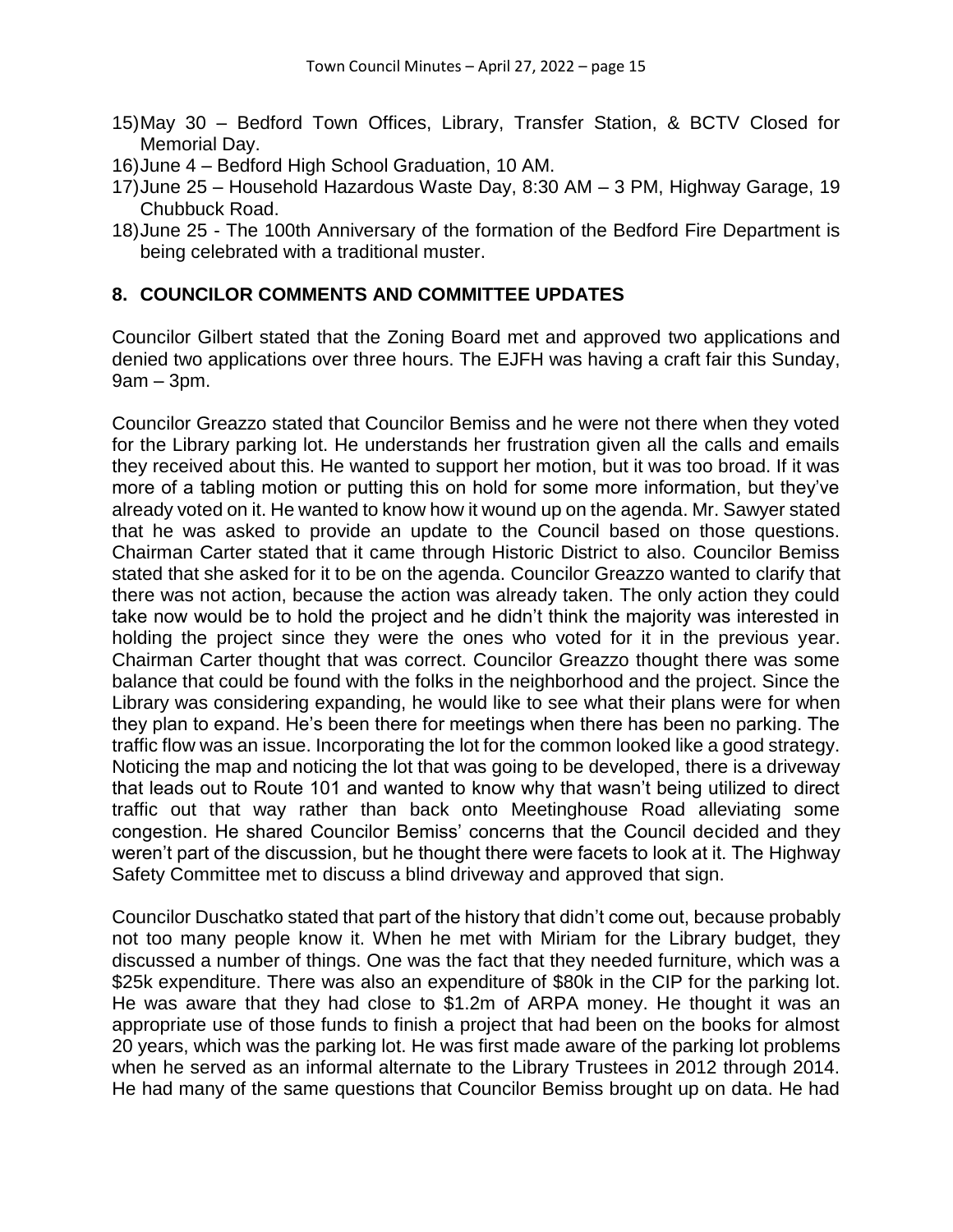to admit that he shares the same concerns that were brought up tonight that the physical volume of people going to the Library was declining. There were no statistics for the Library that could have been captured years ago and should have been in hindsight. They've also been given a time limit, because of DPW contractual concerns and the fact that everything is probably going to double again in another year. That was some of his thinking back in November that they could get this out of the way. He was going by plans that he had seen, which had the original Library parking lot expansion, but it can't be expanded there, so the first original design was misleading. He did not second Councilor Bemiss' motion primarily because of the reasons that it was too vague. They should have worked longer and probably said they were going to table it or put it for new study. He's not sure they can't open that up again.

Councilor Bemiss apologized for not knowing all of the rules. She wanted to know if they could open it and table it.

Councilor Thomas stated that they don't have traffic studies. She wanted to know what else they were going to get in two weeks. It's very easy to count how many fire and police calls there were. Listening to the Library Director, she wanted to know who was going to count people in the parking lot, the usage. She had been there at night and hadn't found a parking space a lot of people have. She wanted to know what was going to change in two weeks. Councilor Bemiss stated that if in two weeks they realize that there might be one hour where there was overlap, then maybe they hire a shuttle van, which was a lot less costly for one time a month to park at the Town Offices. There were other ways to do this. Councilor Thomas stated that her frustration now was as a Council last year, the Council, whoever was on it, the Council voted to use ARPA funds to fund this. A new Council is seven people, not just the new people. Every new Council, if they always go back and revisit, and she's not saying they never do. Hiring a shuttle bus was not viable. She wanted to know who hires the shuttle bus. The motion would have to pass 4-2; 3-3 a motion loses. Chairman Carter stated that he would rather see the complete Council here to do that kind of a vote, because if it comes out 3-3, the motion fails.

Councilor Gilbert stated that at their last meeting they talked about the 3-phase power at the Transfer Station and the need for money for that. This falls under the same category. At that time they talked about the most important thing in Town that they needed to fund right now was the Police station and the Fire substation. That might come into play in terms of using the money instead of the parking lot. He thought they needed to talk about that at their next meeting.

Councilor Greazzo didn't disagree that they needed parking. It's something that's needed there, but to the scale, that's questionable. To take up all of the green space; he would like to see a little green space left where the tent currently is and not have the tent edging the parking lot. He thought there were some traffic flow issues that could be addressed. He supported Councilor Bemiss' thought process that this could be rethought. He knows they voted on it. They haven't. It's in front of them tonight. If it wasn't, he wouldn't be having these thoughts or questions. They weren't trying to undo what they've already done. They weren't trying to do what previous Councils have previously done. It's in front